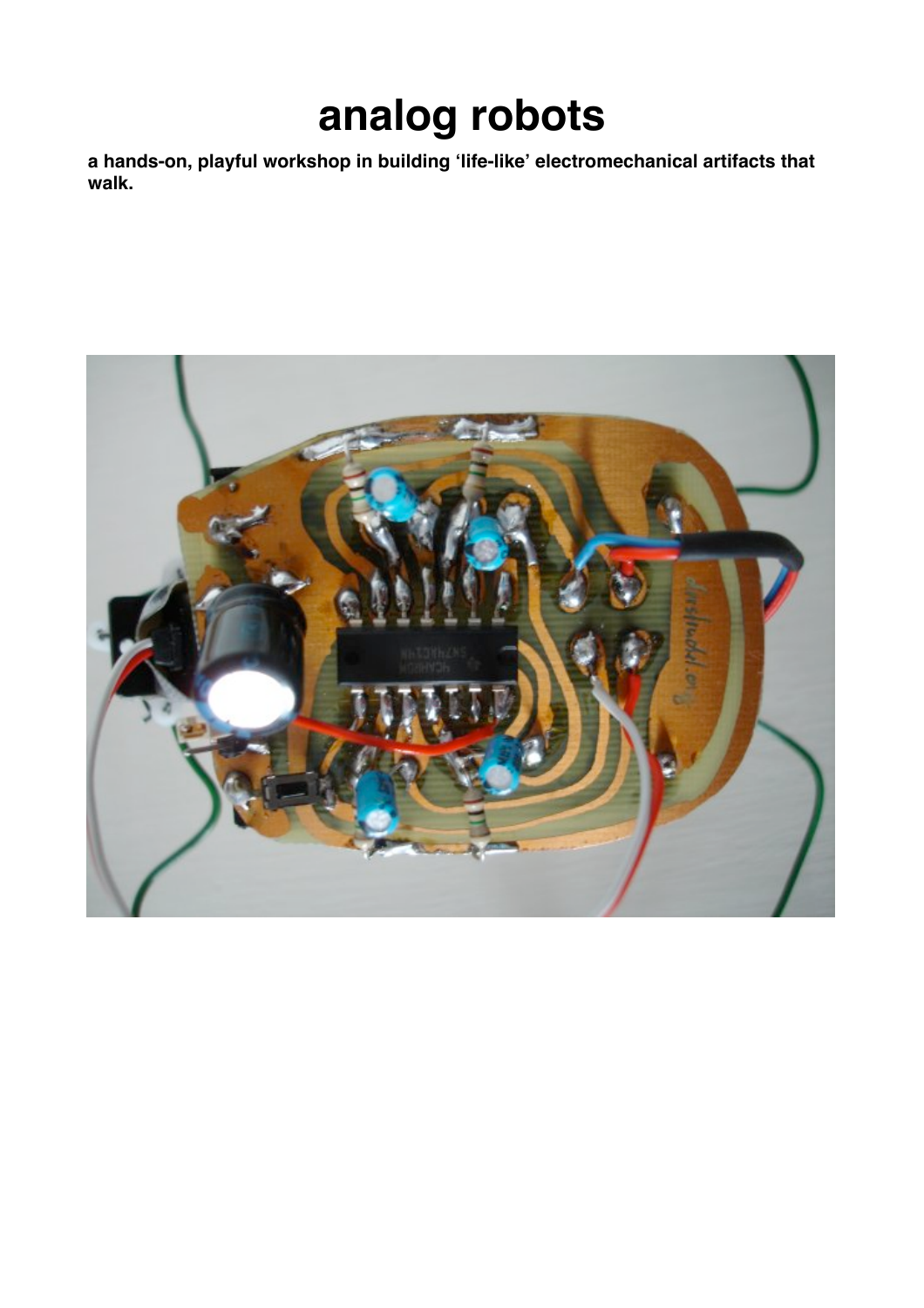#### **about**



in this workshop we show how to build analog robots, that crawl and react to obstacles. every such robot consists of a body, a circuit board, 2 motors, and batteries, the whole is connected by some wires. the robot's motion results from alternating rotation directions of the 2 motors, arranged in perpendicular planes



the controller, that generates the signals to drive the motors, is the simplest realization of a neural network: 2 neurons that mutually activate each other. the 2 robots we will build in the workshop use a slightly more complex network of 4 neurons connected in a ring.

a neural loop is part of central pattern generators, which are the foundation of rhythmic movement in animals.

we use a timed thresholding unit as technical approximation of neural processing. it is realized by an resistorcapacitor element, and an inverter. the rc-element determines the neurons timing behavior.

as the motors are part of the whole loop their feedback influences the timing of the neurons, giving the robot adaptivity without any sensors.

this circuit is also referred to as the microcore<sup>1</sup>.











activity pattern

ฟ

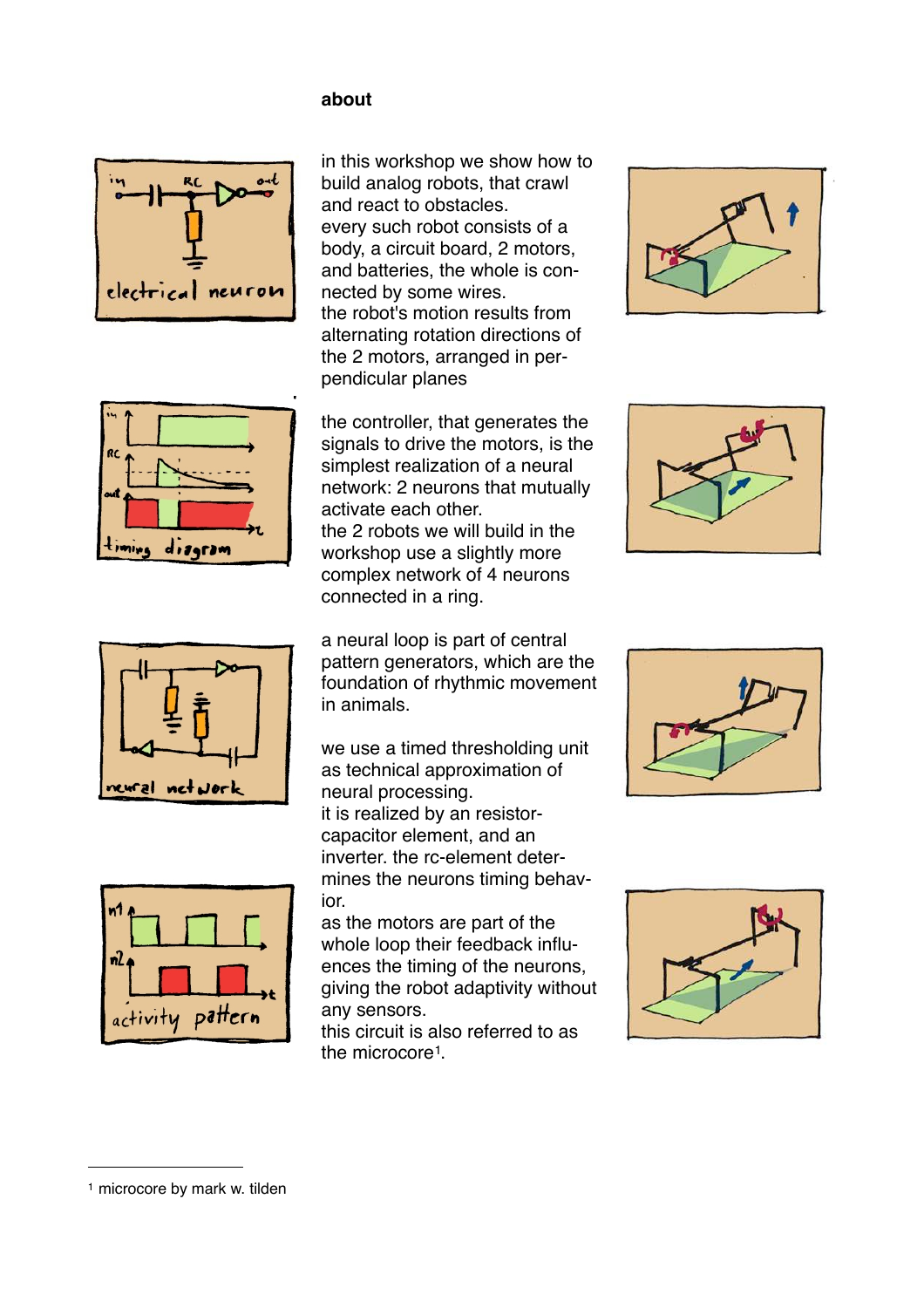#### **bot nr.1**

a simple microcore based robot that walks. takes approximately 2 hours to build.



## **building instructions**

- start with the servo hack on page 6
- glue the 2 battery-packs (b) and then solder the pins.
- prepare the inverter (74AC14) by bending its legs. then solder it.
- bend and solder the 4 capacitors (c1), **attention**  take care of the polarities.
- bend and solder the 4 resistors (r1)
- bend and solder the big capacitor (c2)
- solder the 2 pins (p)
- solder the switch (sw)
- solder the 4 motor cables
- put batteries and the little jumper and test.

## **circuit schematic**



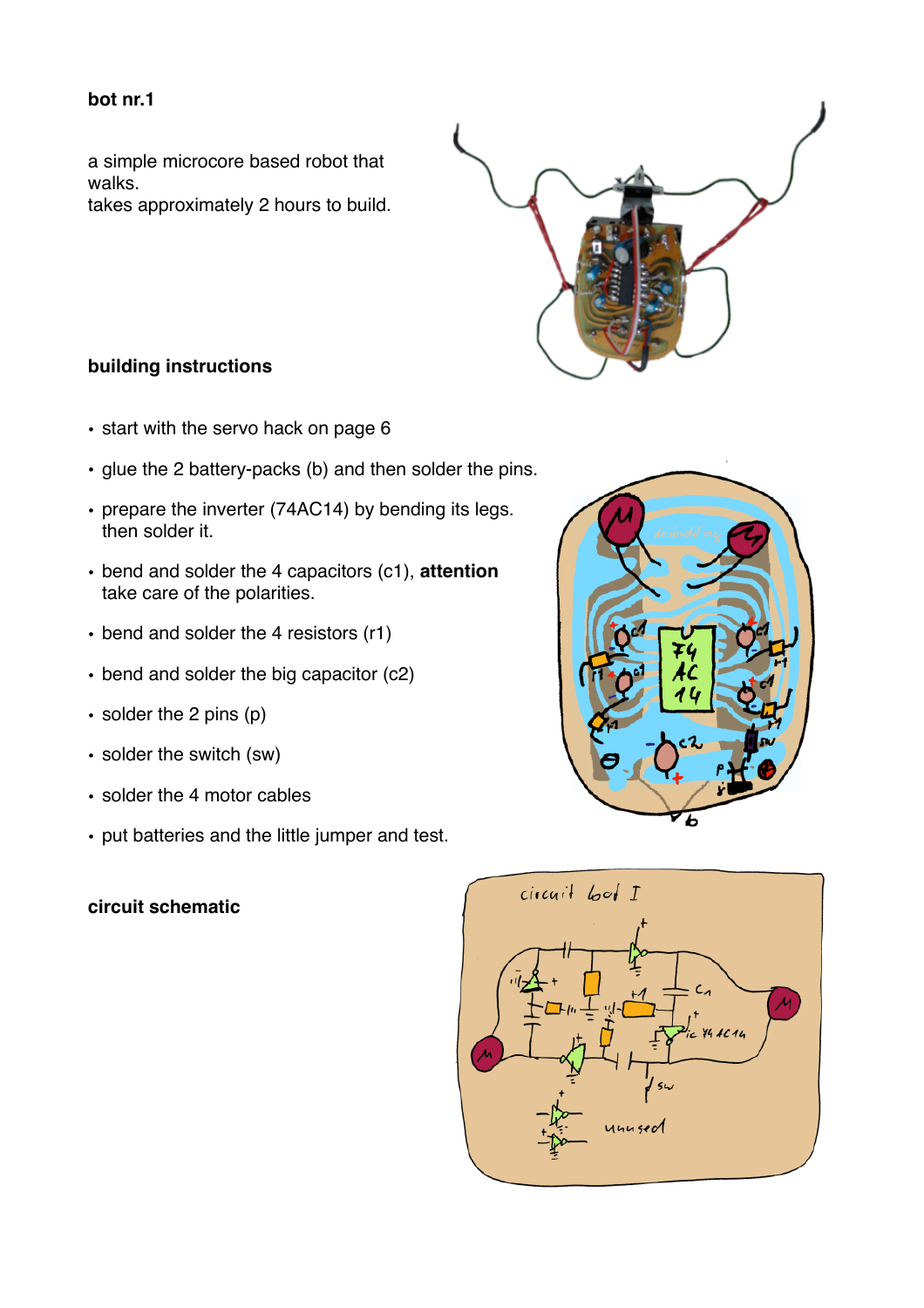#### **bot nr. 2**

a bit more complex microcore based robot that walks and senses obstacles. takes approximately 4 hours to build.

**building instructions**

- start with the servo hack on page 6
- glue the 2 battery-packs (b) and then solder the pins.
- prepare the inverter circuit (lower 74AC14) by bending its legs. then solder it.
- bend and solder the 4 capacitors (c1), **attention**  take care of the polarities.
- bend and solder the 4 resistors (r1)
- bend and solder the 2 big capacitors (c2)
- solder the variable resistor r2
- solder the 2 pins (p)
- bend and solder the ic-holder
- solder the switch (sw)
- do a first test and plug the motor cables to the ic holder, the moors should turn, and simultaneously switch direction when forced to.
- bend and solder the xor (4070)
- bend and solder the second inverter (74AC14)
- solder the 2 motors
- solder the 2 sensor holders (s)
- put batteries and the jumper and test the connections on the ic-holder to get a working walking pattern.

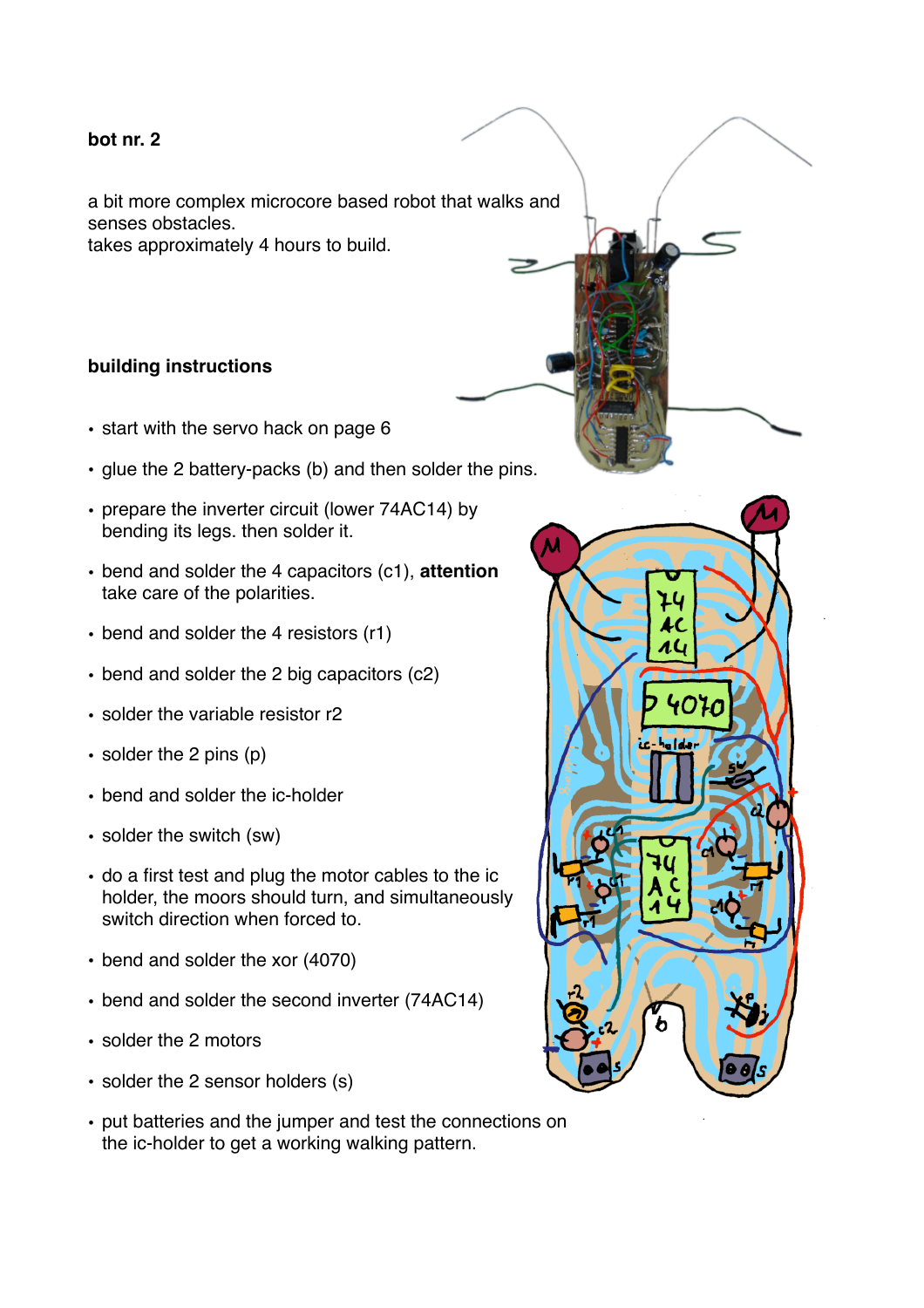## **circuit schematic**

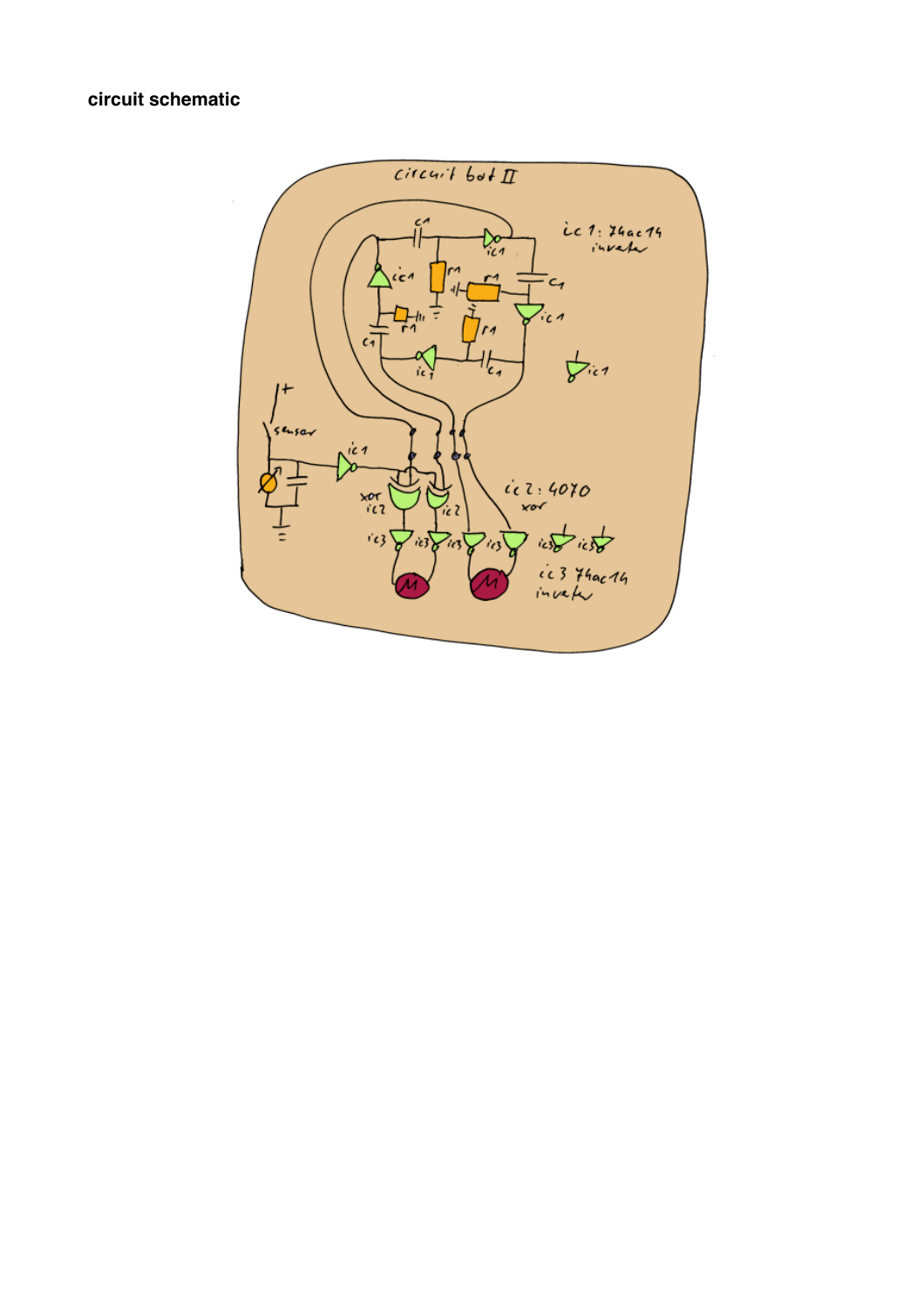## **the servo hack**

• secure the little screw.



• open the bottom cap, keep the top cap closed.



• unsolder the motor cables.



• cut the 3 cables from the poti.



• pull out the potentiometer



• open the the top cap carefully while pressing on the output shaft.



• with the proxon remove the little part sticking out at inside of the top cap next to the hole of the output shaft.



- clean the top cap and put it back on top of the gears.
- solder 2 cables to the motor cables, use shrinking tubes to avoid short circuits and put the cord grip as it was before.